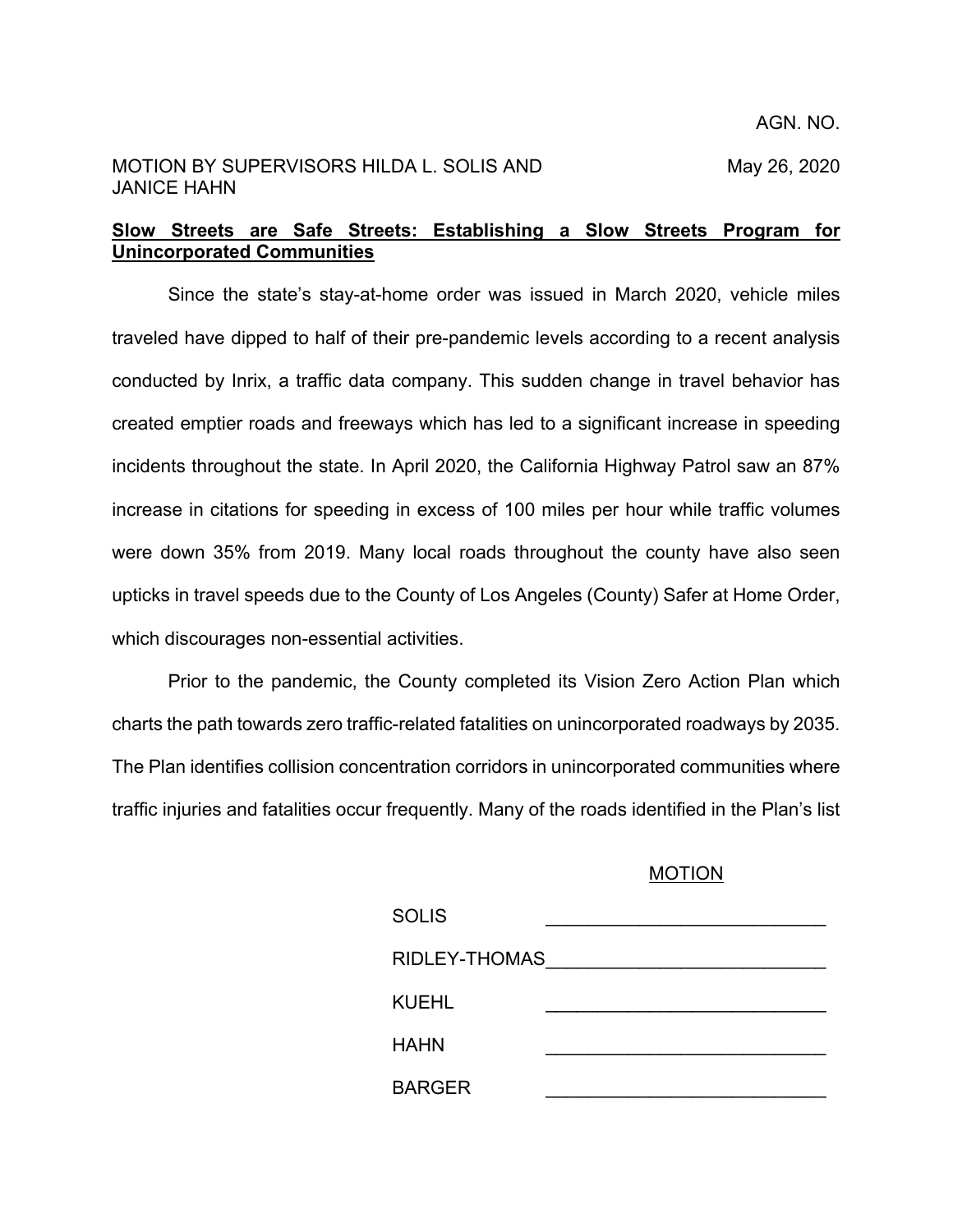of 20 priority collision corridors are located in underserved and disadvantaged communities that also lack adequate access to parks and open space. Pacific Boulevard in Walnut Park, for example, is identified as a top collision corridor and is located in a community where residents only have 0.1 park acres per 1,000 people, which is 33 times less than the County average of 3.3 park acres per 1,000 people.

Many unincorporated communities lack sufficient access to parks, open space and sidewalk that is wide or large enough to use for active recreation and/or travel while still adhering to physical distancing guidelines. The COVID-19 pandemic has made the inequities that exist in these underserved communities readily apparent, and there is an opportunity to leverage the data collected through the County's 2020 Vision Zero Action Plan and 2016 Parks Needs Assessment in order to create a program that allows neighborhoods to minimize traffic on local roads and create safe environments for residents conducting essential activities.

## **WE, THEREFORE, MOVE** that the Board of Supervisors:

1. Direct the Department of Public Health's PLACE Program to collaborate with the Department of Public Works to develop design guidelines for the creation of Slow Streets in unincorporated areas. The Slow Streets guidelines should provide simple design solutions such as signage and other interventions to help communities minimize or eliminate traffic from local roads and increase safety for pedestrians;